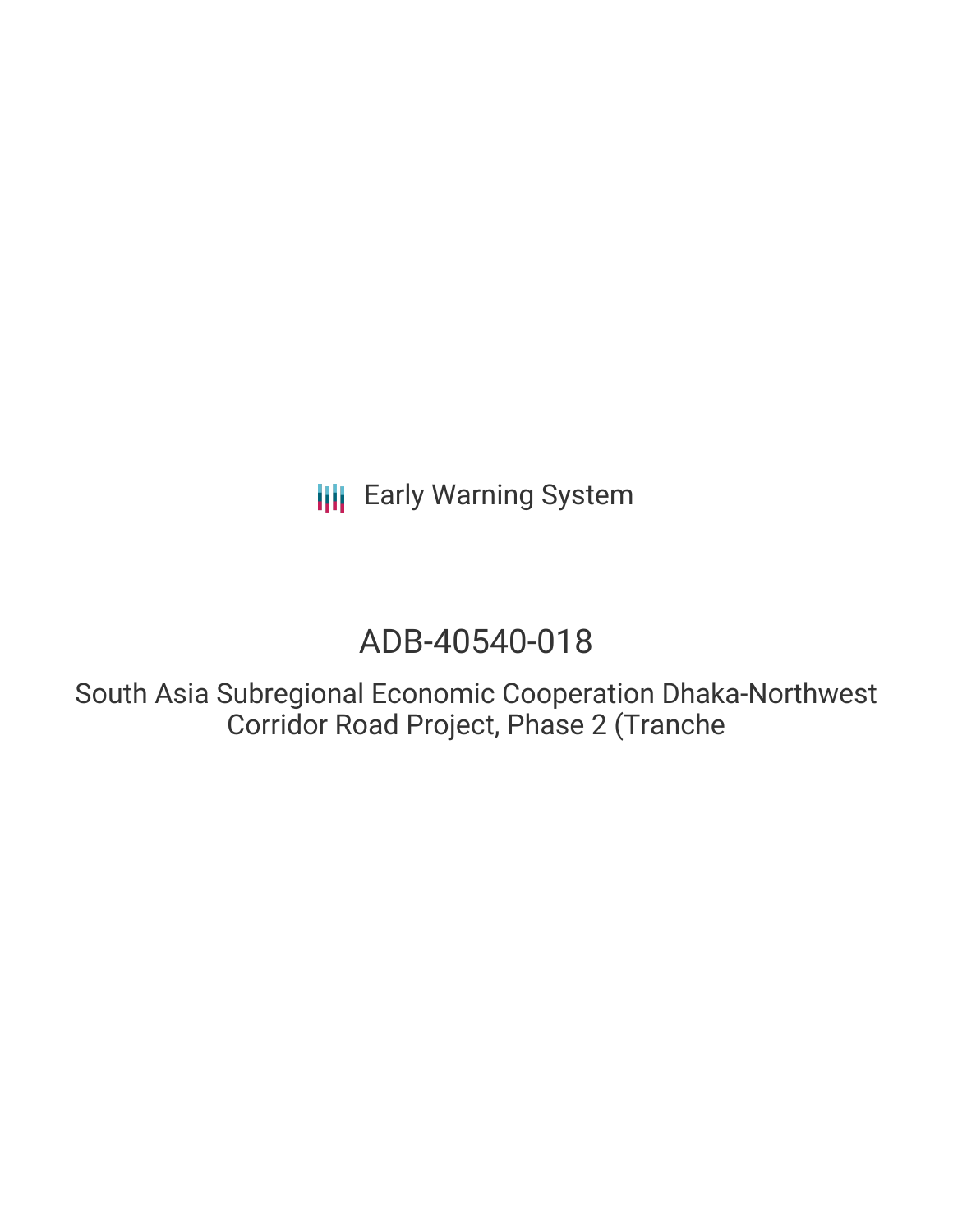

#### Early Warning System ADB-40540-018

South Asia Subregional Economic Cooperation Dhaka-Northwest Corridor Road Project, Phase 2 (Tranche

#### **Quick Facts**

| <b>Countries</b>               | Bangladesh                   |
|--------------------------------|------------------------------|
| <b>Financial Institutions</b>  | Asian Development Bank (ADB) |
| <b>Status</b>                  | Proposed                     |
| <b>Bank Risk Rating</b>        | A                            |
| <b>Borrower</b>                | Government of Bangladesh     |
| <b>Sectors</b>                 | Transport                    |
| <b>Investment Type(s)</b>      | Loan                         |
| <b>Investment Amount (USD)</b> | \$400.00 million             |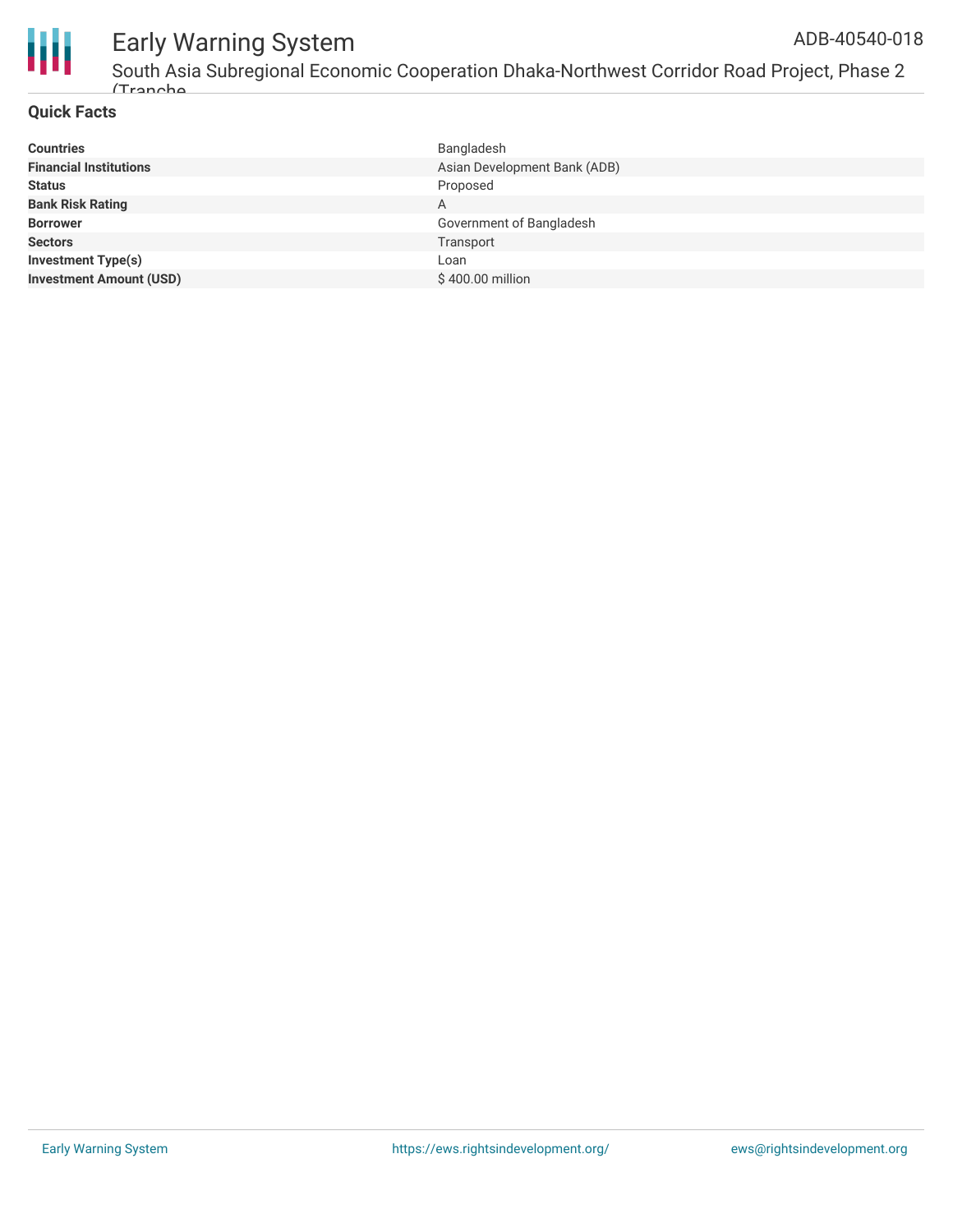

#### **Project Description**

According to the bank website, The proposed project "will improve the road connectivity of the Dhaka Northwest international trade corridor. The project will deliver three outputs: (i) Output 1: Elenga Hatikamrul Rangpur Road of the Dhaka Northwest international trade corridor upgraded; (ii) Output 2: RHD's institutional capacity in road operation and management enhanced; and (iii) Output 3: road safety and gender-responsive features strengthened, and the cost overrun financed for Joydeypur Chandra Tangail Elenga Road of the Dhaka Northwest international trade corridor under ADB-funded SASEC Road Connectivity Project. Since time-slicing MFF is arranged for the project, the project outputs will be achieved only when all of the phased tranches have been completed. Tranche 2 will finance the below works and services in relation to Outputs 1 and 2, and will not finance Output 3.

(i) Output 1: Elenga Hatikamrul Rangpur Road upgraded. Tranche 2 will finance the second slice of the expenditures related to works for upgrading of the Elenga Hatikamrul Rangpur Road (190 km) of the Dhaka Northwest international trade corridor from 2-lane carriageways to 4-lane carriageways and 2 slow-moving vehicular traffic (SMVT) lanes, and finance the first slice of the expenditures in relation to works for construction of Hatikamrul Interchange.

(ii) Output 2: RHD's institutional capacity in road operation and management enhanced. Tranche 2 will finance the first slice of the expenditures related to works for (a) construction of road research and training center (RRTC) to enhance institutional capacity of RHD, and (b) establishment of road operation units (ROU) for road operation and management, and finance consulting services for traffic data collection and transport model development to update the Road Master Plan in connection with the attached TA."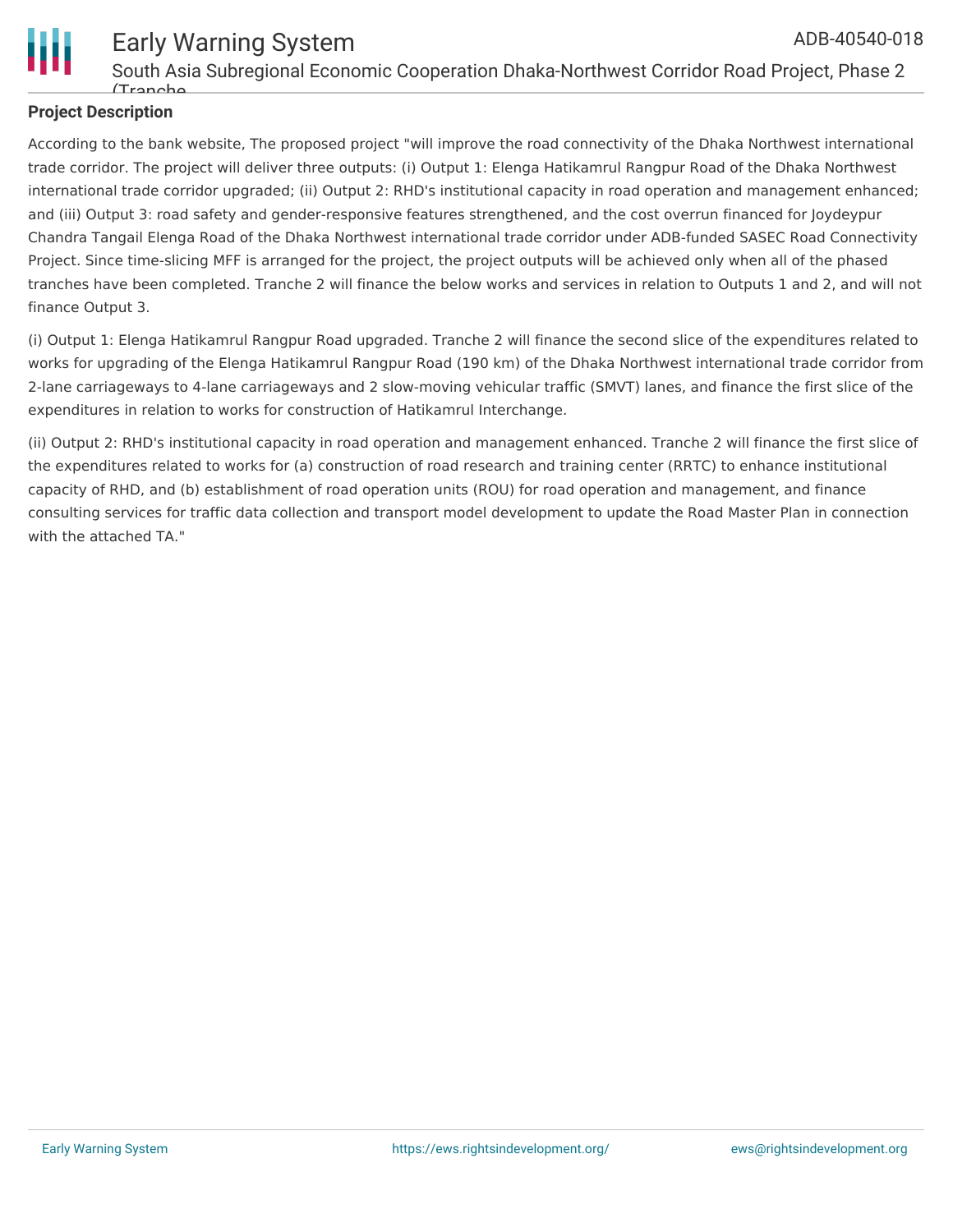

## Early Warning System

South Asia Subregional Economic Cooperation Dhaka-Northwest Corridor Road Project, Phase 2 (Tranche

#### **Investment Description**

Asian Development Bank (ADB)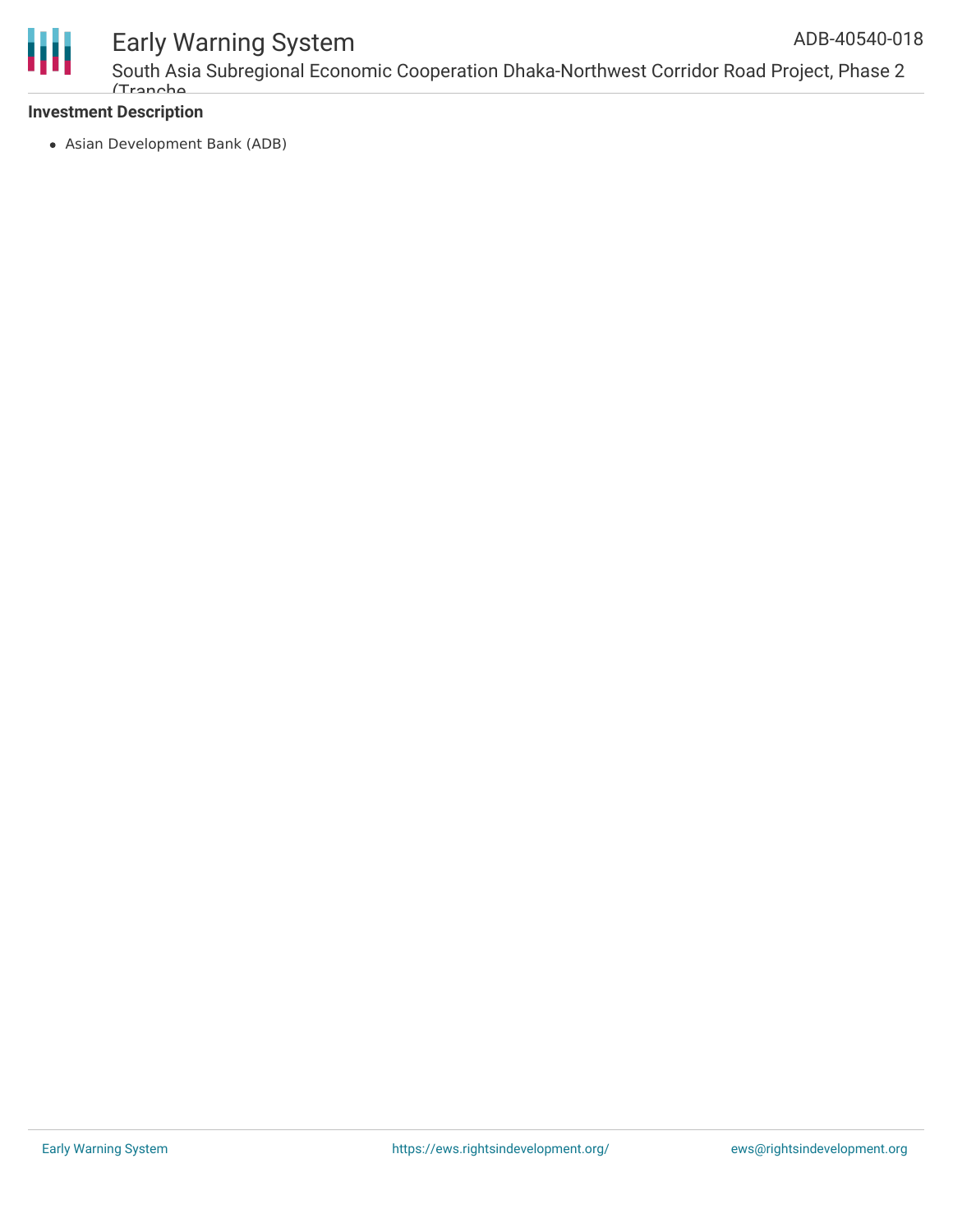



#### Early Warning System South Asia Subregional Economic Cooperation Dhaka-Northwest Corridor Road Project, Phase 2 (Tranche

#### **Contact Information**

Responsible ADB Officer Yasushi Tanaka Responsible ADB Department South Asia Department Responsible ADB Division Transport and Communications Division, SARD Executing Agencies Roads and Highways Department Sarak Bhaban Tejgaon, Dhaka-1208 Bangladesh

#### **ACCOUNTABILITY MECHANISM OF ADB**

The Accountability Mechanism is an independent complaint mechanism and fact-finding body for people who believe they are likely to be, or have been, adversely affected by an Asian Development Bank-financed project. If you submit a complaint to the Accountability Mechanism, they may investigate to assess whether the Asian Development Bank is following its own policies and procedures for preventing harm to people or the environment. You can learn more about the Accountability Mechanism and how to file a complaint at: <http://www.adb.org/site/accountability-mechanism/main>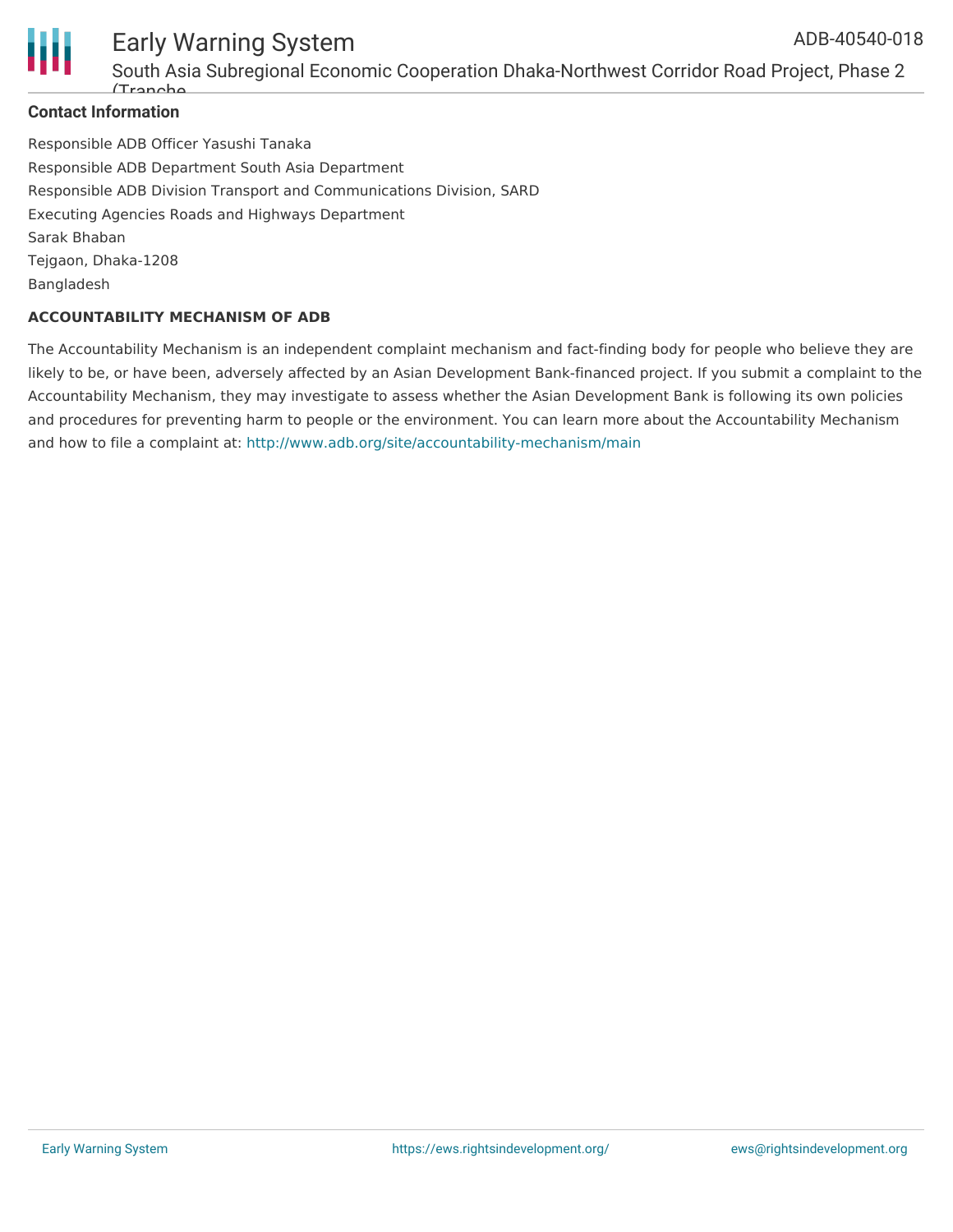

### Early Warning System

South Asia Subregional Economic Cooperation Dhaka-Northwest Corridor Road Project, Phase 2 (Tranche

#### **Bank Documents**

- Project [Disclosure](https://ewsdata.rightsindevelopment.org/files/documents/18/ADB-40540-018.pdf) PDF [\[Original](https://www.adb.org/printpdf/projects/40540-018/main) Source]
- SASEC [Dhaka-Northwest](https://www.adb.org/projects/documents/ban-40540-018-sddr) Corridor Road Project, Phase 2 (Tranche 2): Environmental Due Diligence Report [Original Source]
- SASEC [Dhaka-Northwest](https://www.adb.org/projects/documents/ban-40540-018-iee) Corridor Road Project, Phase 2 (Tranche 2): Hatikamrul Interchange Initial Env [Original Source]
- SASEC [Dhaka-Northwest](https://www.adb.org/projects/documents/ban-40540-018-iee-0) Corridor Road Project, Phase 2 (Tranche 2): Road Research and Training Center [Original Source]
- SASEC [Dhaka-Northwest](https://ewsdata.rightsindevelopment.org/files/documents/18/ADB-40540-018_GJPpQuZ.pdf) Corridor Road Project, Phase 2 (Tranche 2): Social Due Diligence Report [\[Original](https://www.adb.org/projects/documents/ban-40540-018-sddr-0) Source]